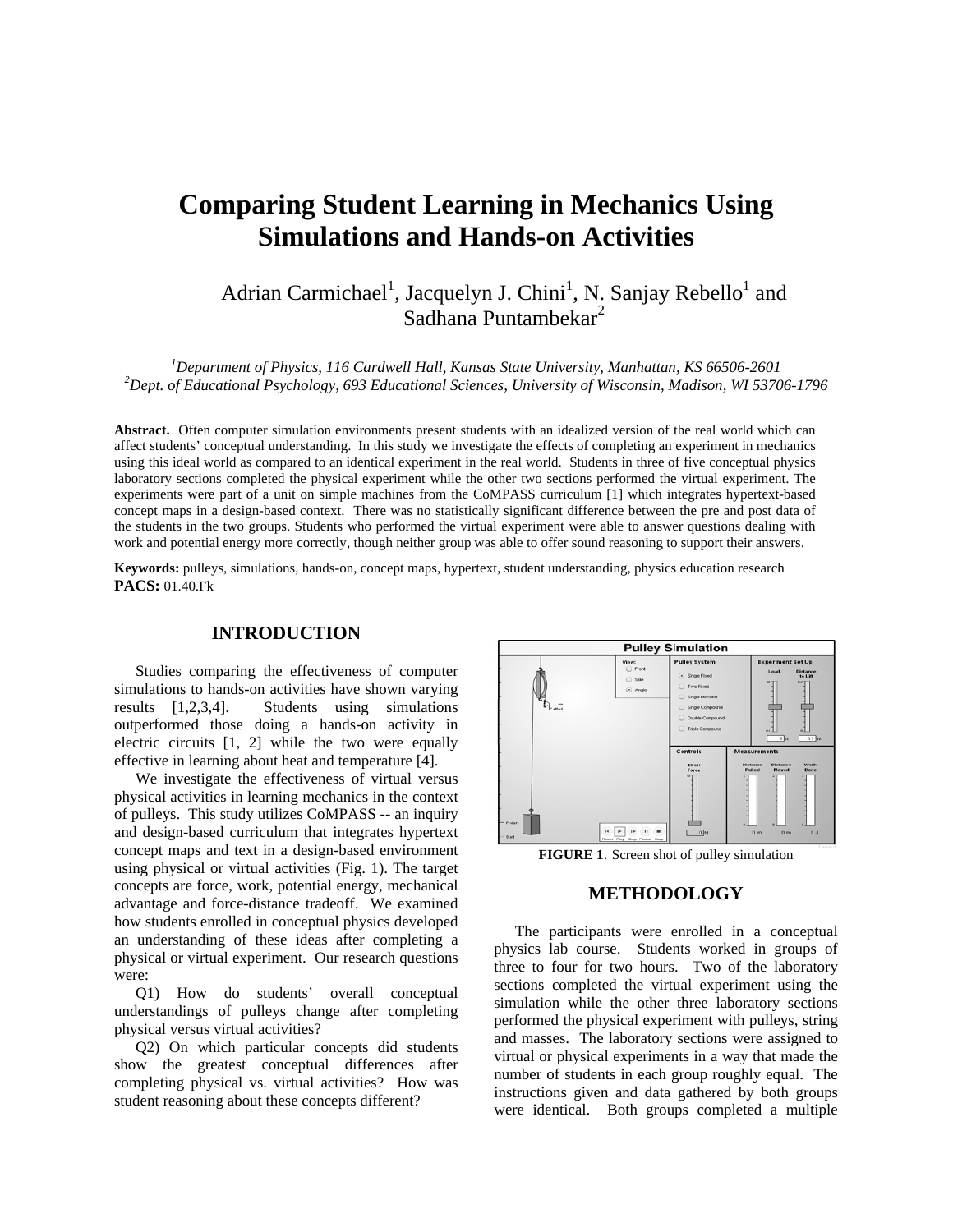choice pre-test before starting the activity, then completed the activity and answered open-ended worksheet questions followed by a mid-test. Next, the group that had completed the virtual experiment did the physical experiment and vice versa followed by open-ended summary questions and a post-test. We used a phenomenological approach to analyze responses to the open-ended worksheet questions [5]. We also analyzed performance on the pre- and midtests.

#### **RESULTS AND DISCUSSION**

There was no statistically significant difference between the pre-test scores or the mid-test scores of the physical and the virtual groups as shown in Table 1. Thus, there is no difference between the physical and virtual groups in the overall understanding of pulleys as measured by the test.

| <b>TABLE 1.</b> Pre and Mid Test Mean $\pm$ Std. Dev |                   |                     |  |  |
|------------------------------------------------------|-------------------|---------------------|--|--|
| Test                                                 | Physical $(n=71)$ | Virtual $(n=61)$    |  |  |
| Pre                                                  | $36.5\% + 13.6\%$ | $33.3\% + 12.8\%$   |  |  |
| Mid                                                  | $47.5\% + 12.9\%$ | $48.7\% \pm 18.3\%$ |  |  |

In addition to comparing test means for the two groups, we looked for significant differences between the physical and virtual groups on individual questions on the pre- and mid-test and then mapped these questions back to the worksheet summary questions which asked about the same concepts. Two test questions with no significant pre-test difference, but significant mid-test differences, between the two groups were Q9 and Q13, as shown in Table 2. Both dealt with the concept of work.

Question 9 asked students to compare the work needed to lift a load using three different frictionless pulley systems -- single fixed, single compound and double compound. Table 2 shows scores on Q9 for the two groups. There was no statistically significant difference between the pre-test scores, but the mid-test scores were statistically significantly different  $(p<10^{-8})$ with an absolute gain for the virtual group (39.3%) versus a loss for the physical group (−12.7%).

**TABLE 2.** Pre and Mid Test % Correct Responses

| <b>Treatment</b> | Test | <b>Ouestion 9</b> | <b>Ouestion 13</b> |
|------------------|------|-------------------|--------------------|
| Physical         | Pre  | 29.6%             | 52.9%              |
|                  | Mid  | 16.9%             | 31.4%              |
| Virtual          | Pre  | 24.6%             | 52.5%              |
|                  | Mid  | 63.9%             | 75.4%              |

We relate the performance on test Q9 with the categories of responses to worksheet Q4 (Fig. 2) which students completed immediately after the experiment. This question asked, "Based on your data, when you

changed the pulley setup, how did it affect the work required to lift the object? Why do you think that is?"

The largest number of responses (80%) in the virtual group was in the 'same' category, i.e. they correctly identified equal work done in different pulley systems. Comparatively, 71% of the responses in the physical group were spread across three categories – 'decreased', 'increased' and 'changed.' This finding is not surprising, as the work in the physical experiment changes due to friction when additional pulleys are added. These results suggest that for most students it is necessary to have experienced a friction-free environment, such as a simulation to be able to answer Q9 correctly.



**FIGURE 2**. Student answers on worksheet question 4

To determine if the simulation group indeed had a deeper conceptual understanding, we examined student reasoning in the second half of worksheet Q4, "Why do you think that is?" The open-ended responses were coded and categorized into two different types of reasoning: covariational and mechanistic [6]. Covariational reasoning occurs when "an effect is attributed to one of its possible causes with which ... it covaries" whereas mechanistic reasoning refers to "an explanatory account of observed results by describing the mediating process by which the target factor could have produced the effect." [7] Covariational reasoning seeks to make a connection between cause and effect while mechanistic reasoning explains why. Thus, a higher instance of mechanistic reasoning may indicate deeper conceptual understanding.

Figure 3 shows that a vast proportion (over 90%) of the reasons given by both groups were covariational. The percentage of responses indicating scientifically accurate mechanistic reasoning was slightly larger in the virtual group (6%) versus the physical group (2%).

The main ideas cited in covariational reasons in both groups were changing distance or force, addition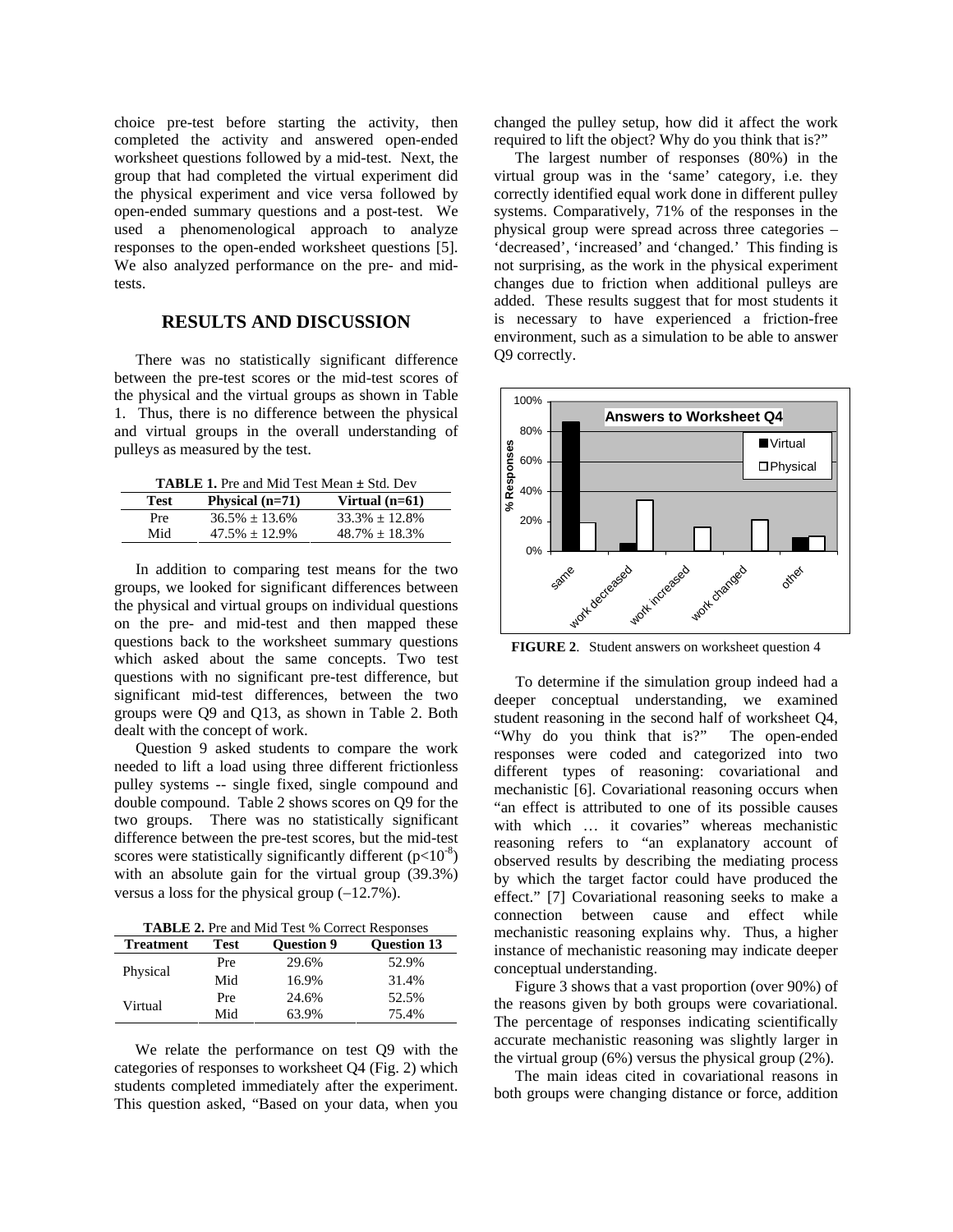of more pulleys, constant load and more mechanical advantage. The main ideas cited in mechanistic reasoning include work being proportional to force and distance, energy not being created or destroyed and work being converted into an equal amount of potential energy.



**FIGURE 3**. Student reasoning on worksheet question 4

Question 13 on the mid-test stated, "You use a movable pulley to lift a watermelon to your tree house. How does the work you do lifting the watermelon compare to its potential energy once lifted?" Table 2 shows no statistically significant difference between pre-test scores, but the mid-test scores were statistically significantly different ( $p<10^{-6}$ ), with an absolute gain (22.9%) in the virtual group scores versus a loss (−21.5%) in the physical group.

The concept tested in test Q13 was similar to that assessed in worksheet Q5 which asked, "Based on your data, how does work compare to potential energy (PE) for a given pulley system? Why do you think that is?" Figure 4 shows that a larger number of the virtual group responses  $(62%)$  were in the 'Work = PE' category compared to the physical group (16%).



**FIGURE 4.** Student answers on worksheet question 5

The physical group responses were extremely varied, with only 18% seeing that the values of work and energy were very close and would be the same if there were no friction. Again, this is not surprising since the virtual group students had experienced the simulation where work and PE were the same. The large variation in answers given by the physical group is likely due to the measurement error in the force readings and thus the work values.

Figure 5 shows the response categories for each group on the "Why do you think that is?" portion of worksheet Q5. Covariational reasoning was used by vast majorities of both groups, however it was less prevalent in responses by the virtual group (66%) vs. the physical (90%) group students. Scientifically accurate mechanistic was more prevalent in the virtual group responses (19%) vs. the physical group (5%). Similarly, scientifically inaccurate mechanistic reasoning was also more prevalent in the virtual group (5%) vs. the physical group (1%). More students in the physical group (5%) vs. the virtual group (2%) cited evidence from their data instead of reasoning.



**FIGURE 5**. Student reasoning on worksheet question.

Common covariational reasoning included ideas about distance, force, work, potential energy and the number of pulleys such as "work was done in the vertical direction," or "the load and distance moved were constant." Common ideas given in the mechanistic reasoning responses were that "potential energy results from work," "energy is conserved," "potential energy increased which caused work to decrease," and "potential energy increased as mechanical advantage increased but work remained constant." As seen, these ideas relate a cause and effect, but may be scientifically correct or incorrect. Finally a handful of students referenced their data as to their reason, for example, "the data says so."